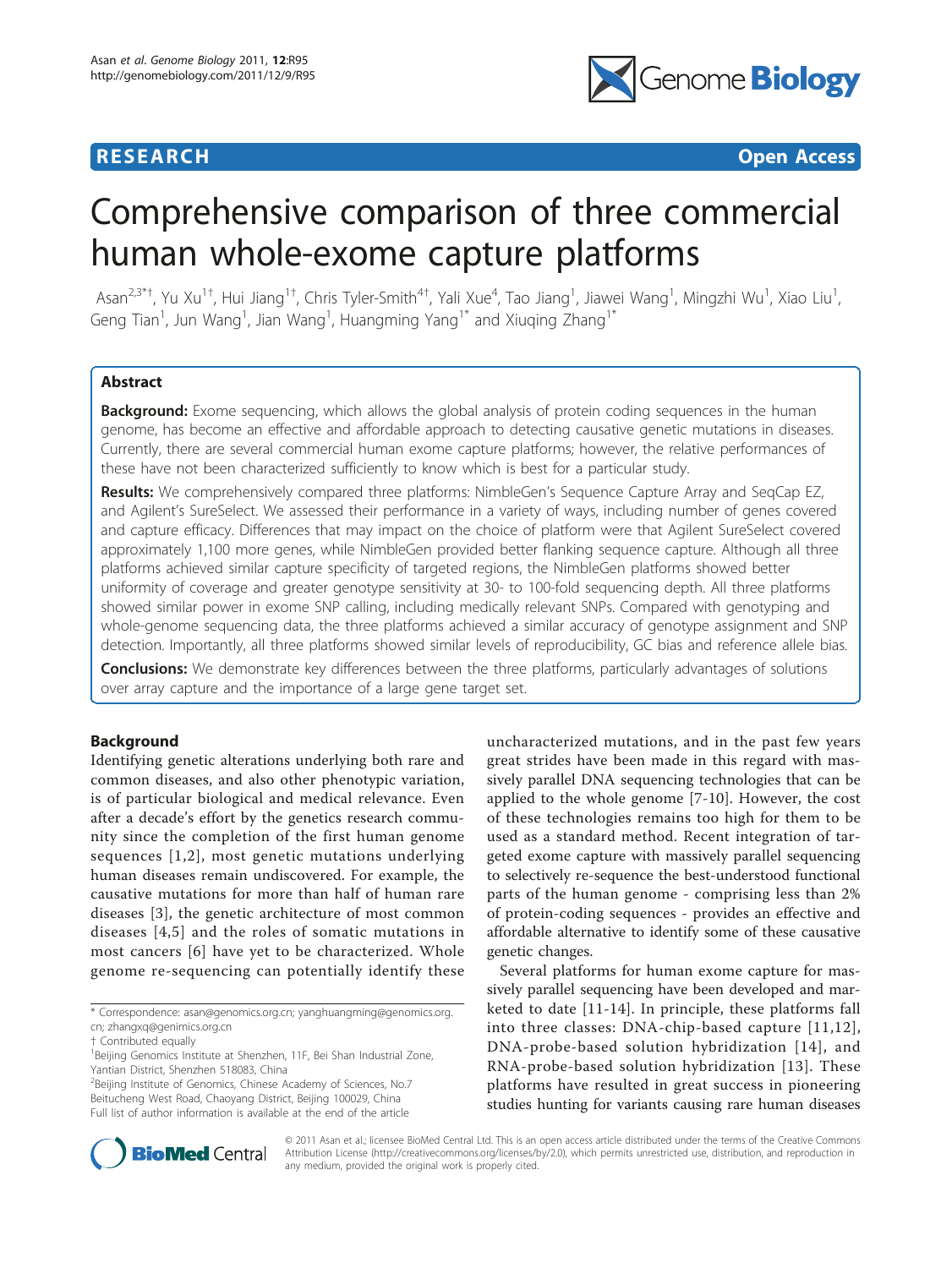[[11](#page-11-0),[15](#page-11-0)-[21](#page-11-0)], and have also been adopted in efforts towards deciphering human common disease and cancer genomes. Yet questions remain about which of these platforms is best for a given application. For example, how many human genes are targeted by each approach and how even is their coverage? How do capture efficacy, technological reproducibility and biases among the different platforms compare? How much input DNA is required and how convenient is each experimentally? How does the cost-effectiveness compare? And what is the power and accuracy of SNP calling, especially for medically important rare SNPs? Up till now, publicly accessible explorations of methodology have been limited to proof-of-concept studies [[11,13,14](#page-11-0),[22\]](#page-11-0), reviews [[23,24](#page-11-0)], or comparisons carried out on only a subset of genes rather than at the whole-genome level [\[25\]](#page-11-0).

To provide the community with a more solid means to determine the best platform for their experimental needs, we have performed a comprehensive comparison of three commercial human exome capture platforms: NimbleGen's Sequence Capture Array (Human Exome 2.1 M Array, Roche-NimbleGen), NimbleGen's SeqCap EZ (v1.0, Roche-NimbleGen), and Agilent's SureSelect (Human All Exon Kits, Agilent). Each of the three platforms represents one of the classes of exome capture technology currently available. To assess performance with regard to key parameters, including reproducibility, we conducted deep exome capture sequencing for each platform with two technical duplicates (>30× and >60× coverage) using DNA derived from a cell line from a previously sequenced Asian individual [[26](#page-11-0)]. Other key performance parameters characterized here include the genes targeted, the efficacy of exome capture (including specificity, uniformity and sensitivity), technological biases, and the power and accuracy of exome capture data for subsequent SNP calling. Our findings provide comprehensive insights into the performance of these platforms that will be informative for scientists who use them in searching for human disease genes.

# Results

# Human exome capture with the three platforms

We chose platforms that allowed a comparison of the three different methods currently in use for exome capture. The platforms are based on a chip-hybrid method (NimbleGen Sequence Capture Array) or a solutionhybridization method (NimbleGen SeqCap EZ) with a common set of DNA probes, and a solution hybridization method with RNA probes (Agilent SureSelect). The test DNA sample was from a cell line derived from the individual used in the YanHuang whole-genome sequencing analysis [[26\]](#page-11-0), allowing comparison with the existing high-coverage genome sequence.

We sought to comprehensively compare the performance of the three exome capture platforms using the best protocols and experimental design for each. We therefore optimized the standard library construction protocols for all three platforms (see Materials and methods): we minimized the input DNA to 10 μg, 3 μg, and 3 μg for Sequence Capture Array, SeqCap EZ and SureSelect, respectively, and set pre-capture PCR to four cycles and post-capture PCR to ten cycles for all three platforms. We included duplicates for each technique to ensure the reliability and assess the reproducibility of data production. We thus constructed a total of six libraries for the three platforms and used the HiSeq2000 to initially produce >30-fold coverage of unique mapped paired-end 90-bp reads (PE90) for each library. We further sequenced one of the two replicates for each platform to >60-fold coverage to obtain a combined coverage of approximately 100-fold for the purpose of discovering the impact of sequence depth on genotype calling for each of the platforms.

#### Targeted genes and coverage

One intrinsic feature of exome capture is its capacity for simultaneous interrogation of multiple targets depending directly on the genes targeted by the capture probes. We first compared the targeted genes and their coverage among the three platforms. As the two platforms (array and EZ) developed by NimbleGen shared a common set of targets, we only needed to compare the Agilent and one NimbleGen platform. We annotated protein-coding genes using a merged dataset of 21,326 genes from the CCDS database (release of 27 March 2009), refGen (release of 21 April 2009) and EnsemblGen databases (release 54), and microRNA genes using 719 genes from the human microRNA database (version 13.0). We also included the 200-bp most-flanking regions from both ends of the targeted sequences: typically, 200-bp flanking regions are co-captured with capture libraries constructed from 200- to 250-bp fragments.

The two target sets were 34.1 Mb (NimbleGen) and 37.6 Mb (Agilent) in size, and shared 30 Mb of targets in common, leaving 4.1 Mb specific to NimbleGen and 7.6 Mb specific to Agilent (Table S1 in Additional file [1\)](#page-10-0). Correspondingly, although both target sets contain similar percentages of functional elements (exomic, >71%; intronic, >24%; and others, <5%), Agilent covered approximately 1,000 more protein-coding genes and approximately 100 more microRNA genes (17,199 protein coding genes, 80.6% of the database total; 658 microRNA genes, 91.4%) than NimbleGen (16,188 protein-coding genes, 75.9%; 550 microRNA genes, 76.5%) (Table S2 in Additional file [1](#page-10-0)). Of those protein-coding genes, 15,883 overlapped between NimbleGen and Agilent, while 305 were unique to NimbleGen and 1,316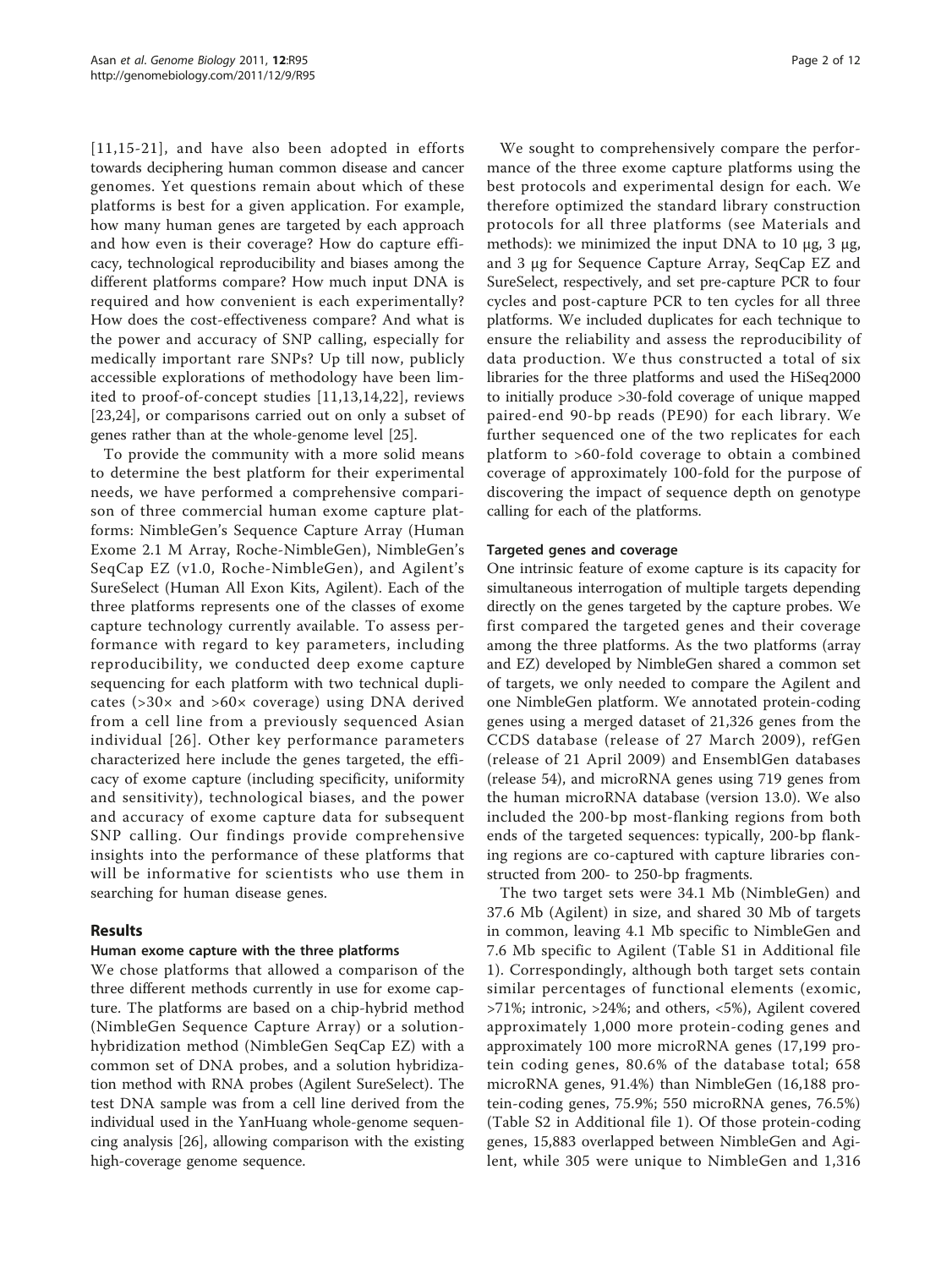were unique to Agilent. Further analyses showed no over-representation of any class of annotated disease genes in the NimbleGen- or Agilent-specific genes (Table S3 in Additional file [1\)](#page-10-0). In addition, both included roughly 1.6 transcripts per gene, a value consistent with the average number of transcripts per gene in the RefSeq database. The results indicated that the majority of known human genes and their splice alternatives were well accounted for in both capture probe designs.

We assessed the coverage of the protein-coding sequences (CDs) by the two platforms, and again, Agilent-targeted regions showed much better coverage (72.0% of targeted genes with >95% CDs, and 78.5% with >90% CDs) than NimbleGen's (46.1% of targeted genes with >95% CDs, and 61.5% with >90% CDs) (Figure S1 in Additional file [2\)](#page-10-0). However, when including the flanking regions, the coverage was much more improved for NimbleGen (74.2% targeted genes with >95% CDs and 76.0% with >90% CDs) than for Agilent (82.0% targeted genes with >95% CDs and 83.0% with >90% CDs) (Figure S1 in Additional file [2](#page-10-0)). This reduced the gap in CD coverage rate (from >17% to <8%) between the two analysis sets and indicated a more important role of flanking region capture for NimbleGen.

To obtain more detailed information about the target coverage of these two systems, we looked specifically at their ability to interrogate human disease genes using four known data sets (see below). Of the 5,231 unique genes collected from the Online Mendelian Inheritance in Man database (OMIM; release of 10 March 2011), Human Gene Mutation Database (HGMD; Professional 2009.2), and Genome-Wide Association Study (GWAS; release of 3 March 2011) and Cancer Genome Project (CGP; release of 1 December 2010) databases, Agilent targeted 4,871 with 86% of genes having >95% of CDs covered, in comparison with NimbleGen's 4,642 genes with 83% of genes and >95% of CDs covered (Figure S2 in Additional file [2](#page-10-0)). Thus, for the current pool of

disease genes, both could interrogate most known genes, especially those linked to rare diseases, for which 85% of known causative mutations occur in CDs. This makes both capture methods especially attractive for rare disease gene identification and analysis.

#### Exome capture specificity

To assess the extent of exome enrichment, we compared the capture specificity of the three platforms, which was defined as the proportion of reads mapping to target regions. For the two replicates of each platform, we obtained a total of 26 to 80 million filtered reads (2.2 to 7.2 Gb; Table 1), roughly corresponding to >30- and >60-fold coverage of the targeted regions. We mapped these reads to the human genome (hg18) using the strategy described in the Materials and methods. Although the overall proportion of filtered reads that could be mapped (78.8 to 86.4%) or uniquely mapped (69.2 to 82.8%) to the human genome differed between the six replicates, the proportions of reads mapped uniquely to targeted regions were more comparable (54.2 to 58.1%) among the three platforms (Table 1). We also found the percentages of uniquely mapping reads were further improved (by up to 12%) for the two NimbleGen platforms by the inclusion of 200-bp flanking regions in the analyses (for the Agilent platform, this was only 2%). Thus, the final percentage of usable reads was 66.6% for the two NimbleGen platforms but was <60% for the Agilent platform. These results indicated that there is a general comparability of capture specificity for targeted regions among the three platforms if the mapping method does not include the flanking region sequences. However, under mapping procedures where researchers do include this information, the NimbleGen platforms perform better.

#### Uniformity of coverage

The uniformity of sequence depth over targeted regions determines the genotype sensitivity at any given sequence depth in exome capture. The more uniform

Table 1 Capture specificity of the three human exome capture platforms

|                        | <b>Filtered</b> |                |               | Mapped to genome    |               | Uniquely mapped to<br>genome |               | Uniquely mapped to<br>TR |               | Uniquely mapped to<br>TFR |               |
|------------------------|-----------------|----------------|---------------|---------------------|---------------|------------------------------|---------------|--------------------------|---------------|---------------------------|---------------|
| Replicate <sup>a</sup> | Reads<br>(M)    | Read<br>length | Bases<br>(Mb) | Percent of<br>reads | Bases<br>(Mb) | Percent of<br>reads          | Bases<br>(Mb) | Percent of<br>reads      | Bases<br>(Mb) | Percent of<br>reads       | Bases<br>(MB) |
| $NA_r1$                | 37              | <b>PE90</b>    | 3,352         | 85.2                | 2,793         | 81.4                         | 2,682         | 53.5                     | 1,437         | 63.1                      | 2,064         |
| $NA_r2$                | 58              | <b>PE90</b>    | 5,210         | 79.3                | 4,115         | 76.0                         | 3.944         | 56.4                     | 2,370         | 67.9                      | 3,481         |
| NS r1                  | 31              | <b>PE90</b>    | 2.781         | 86.4                | 2,402         | 82.3                         | 2.287         | 54.2                     | 1.192         | 67.7                      | 1,860         |
| NS r2                  | 80              | <b>PE90</b>    | 7,230         | 85.9                | 6,163         | 82.8                         | 5.964         | 55.0                     | 3,175         | 67.6                      | 4,787         |
| $AS_r1$                | 26              | <b>PE90</b>    | 2,220         | 84.4                | 868,          | 74.4                         | 645,          | 58.1                     | 1,146         | 60.1                      | 1,332         |
| AS r2                  | 66              | <b>PE90</b>    | 5.720         | 78.8                | 4.496         | 69.2                         | 3.950         | 54.6                     | 2.776         | 56.4                      | 3,225         |

a<br>AS, Agilent solution; NA, NimbleGen array; NS, NimbleGen solution; r1 and r2 are two replicate experiments for each platform. TFR, targeted and flanking regions; TR, targeted regions.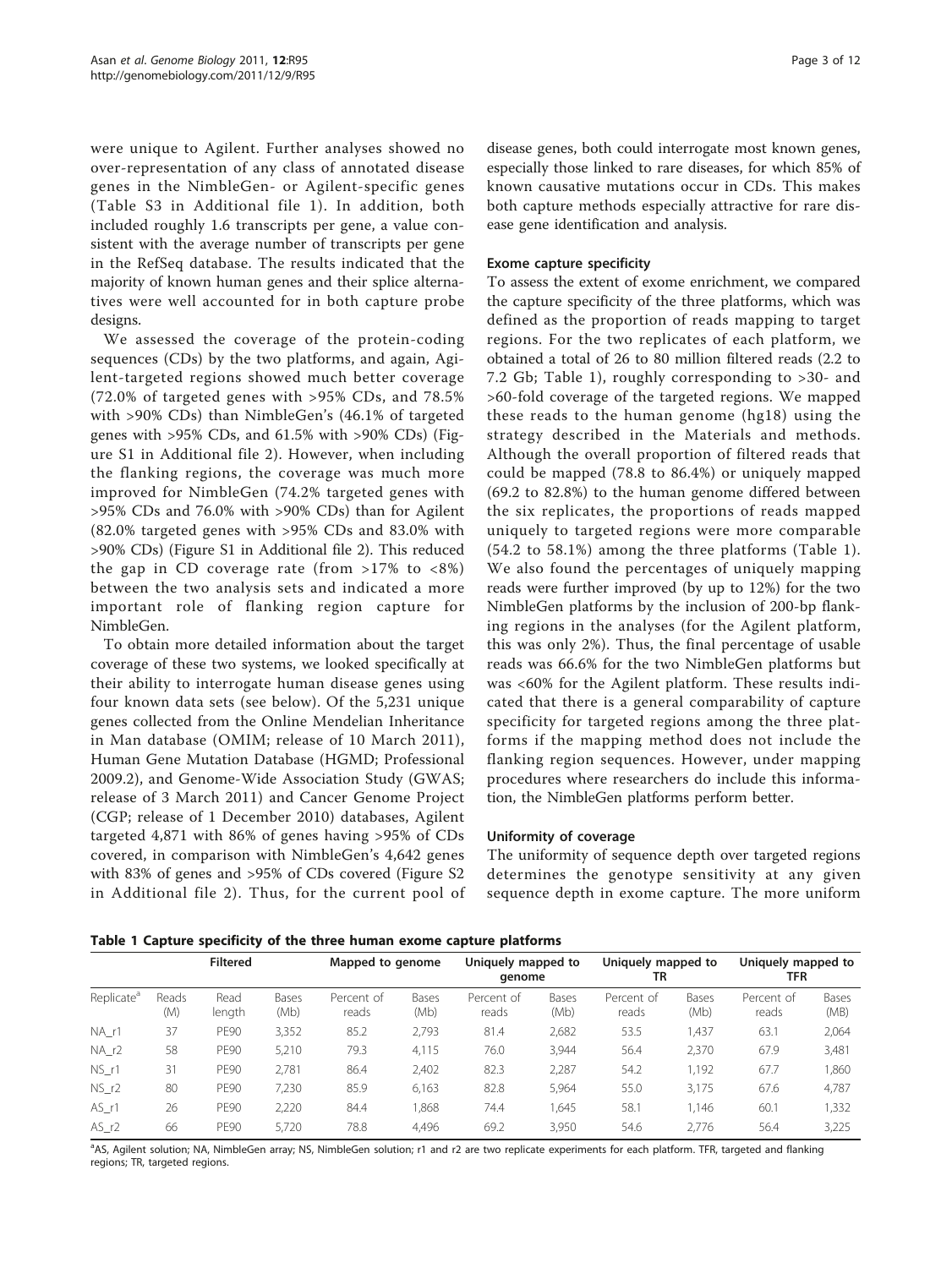the sequencing depth on the targeted region is for a platform, the lower the depth of sequencing that is required to obtain a desired genotype sensitivity. To assess this important quality metric, we selected and analyzed a similar number of reads (approximately 25 million filtered reads, on average approximately 30-fold coverage) from each of the six replicates (Table 2). We found that although all three platforms showed high coverage of their own targeted regions at low sequencing depth (98 to 99% with  $>1\times$ ), the Agilent platform showed more bias towards very low and very high coverage (21% with <10×, 20% with >50×) than the two NimbleGen platforms (<15% with <10×, 7% with >50×). As a result, the two NimbleGen platforms had 10 to 15% more targeted regions (70 to 74%) within  $10 \times$  to 50× coverage than the Agilent platform (59%). This observation was further supported when we looked at the normalized single base sequencing depth distribution (Figure [1\)](#page-4-0). The curve of the two NimbleGen platforms showed less skew to low and high coverage depths, and more evenness around the mean coverage (approximately 30×), than that of the Agilent platform; that is, the NimbleGen Array showed the best evenness. In addition, the two NimbleGen platforms also showed better uniformity of coverage in flanking regions (Table 2), which is consistent with their better efficiency of capture seen when including the flanking region sequences (Figure S3 in Additional file [2](#page-10-0)). Thus, the two NimbleGen platforms had a better overall uniformity of sequencing depth than Agilent, which would be expected to impact the relative genotype sensitivity when considering all targets.

# Genotype sensitivity

Although the coverage of >99% of each targeted region of more than one-fold using all data sets an upper boundary for exome capture sensitivity for each replicate, only a proportion of these sites gained high-quality genotype assignments. To characterize this issue, we compared the genotype sensitivity in the 30× data sets (Figure [2a\)](#page-5-0) using the criterion of >10-fold coverage and

Phred-like quality >30. In these analyses, all three platforms showed very high genotype sensitivity (>77%); but, in comparison, the two NimbleGen platforms showed 6 to 8% higher (>83%) genotype sensitivity than the Agilent platform (approximately 77%), which is consistent with their better uniformity in coverage depth.

To obtain a more comprehensive insight, we further analyzed genotype sensitivity at other sequencing depths (Figure [2b](#page-5-0)) by randomly sampling from the combined sequencing data of the two replicates for each platform. Overall, the genotype sensitivity improved for all three platforms in a similar way as sequencing depth increased, and reached as high as >92% at approximately 100-fold coverage. The genotype sensitivity of the two NimbleGen platforms was often higher than the Agilent platform at a given sequencing depth. For example, genotype sensitivity was between 72% and 91% for the NimbleGen platforms at the usual sequencing depth of 20 to 50-fold, while it was 64 to 85% for the Agilent platform. Of interest, the curves of the two NimbleGen platforms nearly overlapped when sequence coverage depth was >30-fold. This indicates that these two platforms, which share a common set of DNA capture probes, have good inter-comparability.

We also analyzed genotype sensitivity at flanking regions; better NimbleGen results further emphasized the importance of the flanking regions for NimbleGen. From the above, we conclude that all three platforms had high genotype calling sensitivity at >30-fold coverage (>77%), with NimbleGen platforms showing slightly better performance.

#### Reproducibility

Technical reproducibility reflects the consistency of performance of each exome capture platform. Using the replicates for each of the three exome capture platforms, we determined the level of reproducibility within each platform. In considering inter-platform comparability as well, our evaluation focused on the set of targets that were shared between all three platforms (totaling 182,259 consensus coding sequences

Table 2 Uniformity of depth by three human exome capture platforms

|                        | <b>Filtered</b> |            | Mean coverage $(x)$ |       |           |                         |                            |             | Coverage depth (percent of bases in TR) Coverage depth (percent of bases in FR) |                           |                          |             |
|------------------------|-----------------|------------|---------------------|-------|-----------|-------------------------|----------------------------|-------------|---------------------------------------------------------------------------------|---------------------------|--------------------------|-------------|
| Replicate <sup>a</sup> | Reads (M)       | Bases (Mb) | On TR               | On FR | $0\times$ | $1\times$ to $10\times$ | 10 $\times$ to 50 $\times$ | $>50\times$ | $0\times$                                                                       | l $\times$ to 10 $\times$ | $10\times$ to $50\times$ | $>50\times$ |
| $NA-1$                 | 25.5            | 2,280      | 30.8                | 9.3   | 1.3       | 12.3                    | 69.8                       | 16.6        | 6.8                                                                             | 56.2                      | 36.8                     | 0.2         |
| $NA-r2$                | 27.1            | 2.421      | 30.0                | 8.5   | 1.0       | 11.2                    | 73.8                       | 14.1        | 7.4                                                                             | 53.1                      | 33.1                     | 0.1         |
| NS-r1                  | 26.1            | 2.338      | 30.1                | 10.8  | 1.7       | 13.0                    | 69.7                       | 15.6        | 6.1                                                                             | 53.1                      | 39.5                     | 1.3         |
| $NS-r2$                | 25.5            | 2.289      | 30.3                | 9.9   | 1.5       | 13.6                    | 68.5                       | 16.3        | 6.7                                                                             | 56.4                      | 35.8                     | 1.0         |
| $AS-r1$                | 25.7            | 2.222      | 32.7                | 3.5   | 2.1       | 18.6                    | 59.5                       | 19.8        | 46.8                                                                            | 42.7                      | 10.1                     | 0.4         |
| $AS-r2$                | 25.1            | 2.175      | 32.5                | 3.4   | 2.2       | 19.0                    | 59.0                       | 19.8        | 47.3                                                                            | 42.4                      | 9.9                      | 0.4         |

For the analyses, a set of data that has 30-fold coverage on targeted regions was randomly selected for each of the six replicates. <sup>a</sup>AS, Agilent solution; NA, NimbleGen array; NS, NimbleGen solution; r1 and r2 are two replicate experiments for each platform. FR, flanking region; TR, targeted region.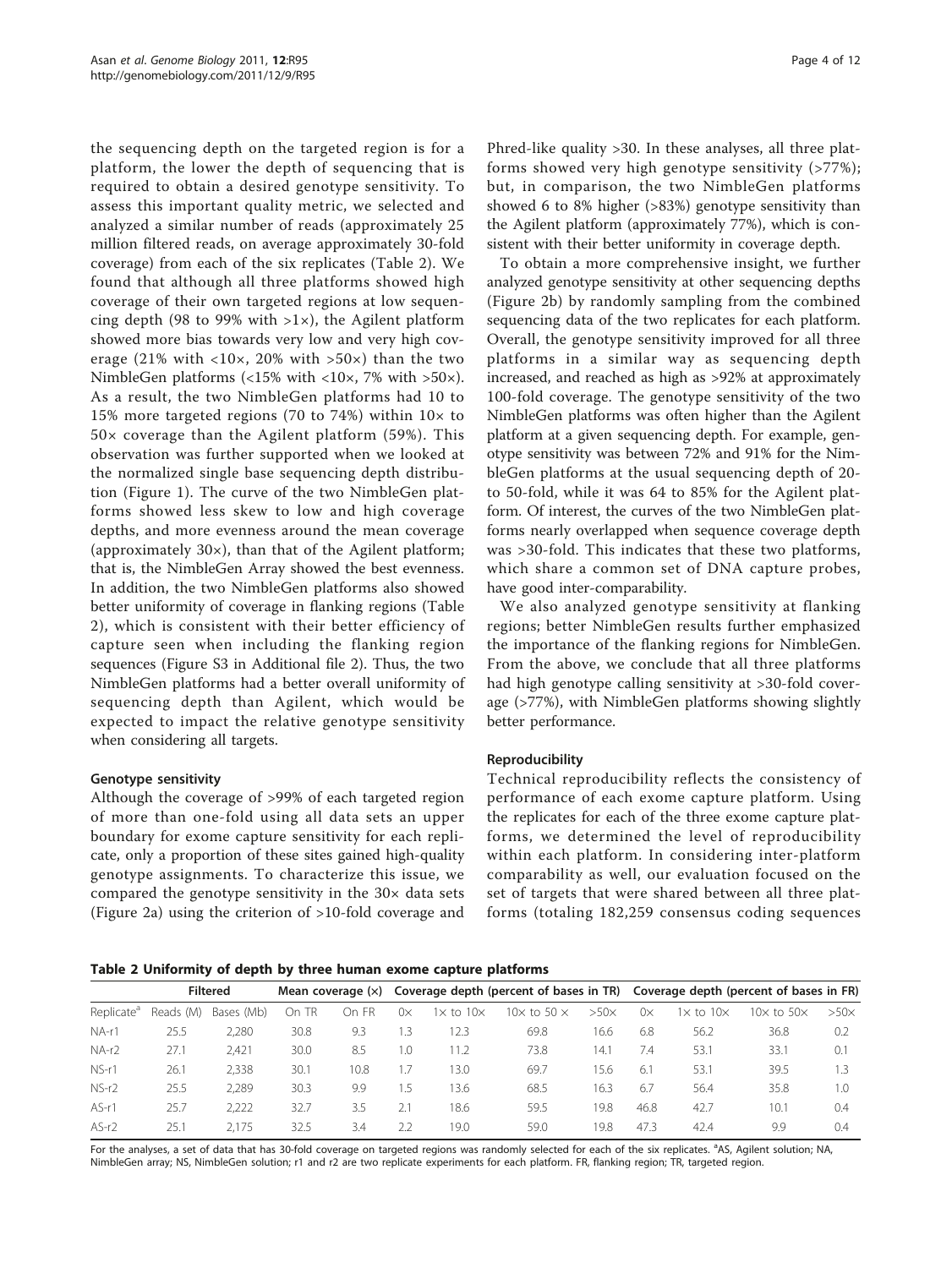<span id="page-4-0"></span>

(CCDSs) covering 25,392,537 bp). This accounted for 70.1% and 66.1% of sensitivity in the NimbleGen and Agilent targeted regions, respectively. Using the approximately 30× data set, we analyzed the correlation of both coverage rate and mean depth on the CCDSs between any two of the six replicates (Figure [3\)](#page-6-0). Each platform showed high intra-platform reproducibility (correlation coefficient at >0.65 for coverage rate and >0.90 for depth). The lower correlation coefficient for coverage rate (0.65 to 0.78) than for mean depth (0.90 to 0.96) was not surprising since the two correlations reflect different aspects of the data - that is, the quantitative sequencing depth and qualitative sequence coverage. For the inter-platform comparison, the two NimbleGen platforms showed higher correlation for both coverage rate and mean depth than the Agilent platform. This is consistent with the fact that the two platforms share a common set of DNA capture probes. These results together indicate generally high

and comparable technical reproducibility of the three methods.

#### GC bias and reference allele bias

Base composition has been shown to have a systematic effect on capture performance [[13\]](#page-11-0). To explore this effect, we plotted mean sequencing depth against GC content. All three platforms showed biases against extremely low GC content (<20%) and high GC content (>75%), and the best coverage for GC content of 40 to 60% (Figure S4 in Additional file [2\)](#page-10-0). However, we also observed a better coverage for the NimbleGen array platform, which had a better coverage of low GC content sequences without reduced coverage of the bestcovered GC content. Thus, extreme GC content still poses a challenge for exome capture, but the chip-hybridization method (NimbleGen array platform) would likely be a better choice for targeted capture of genomic regions with lower GC content.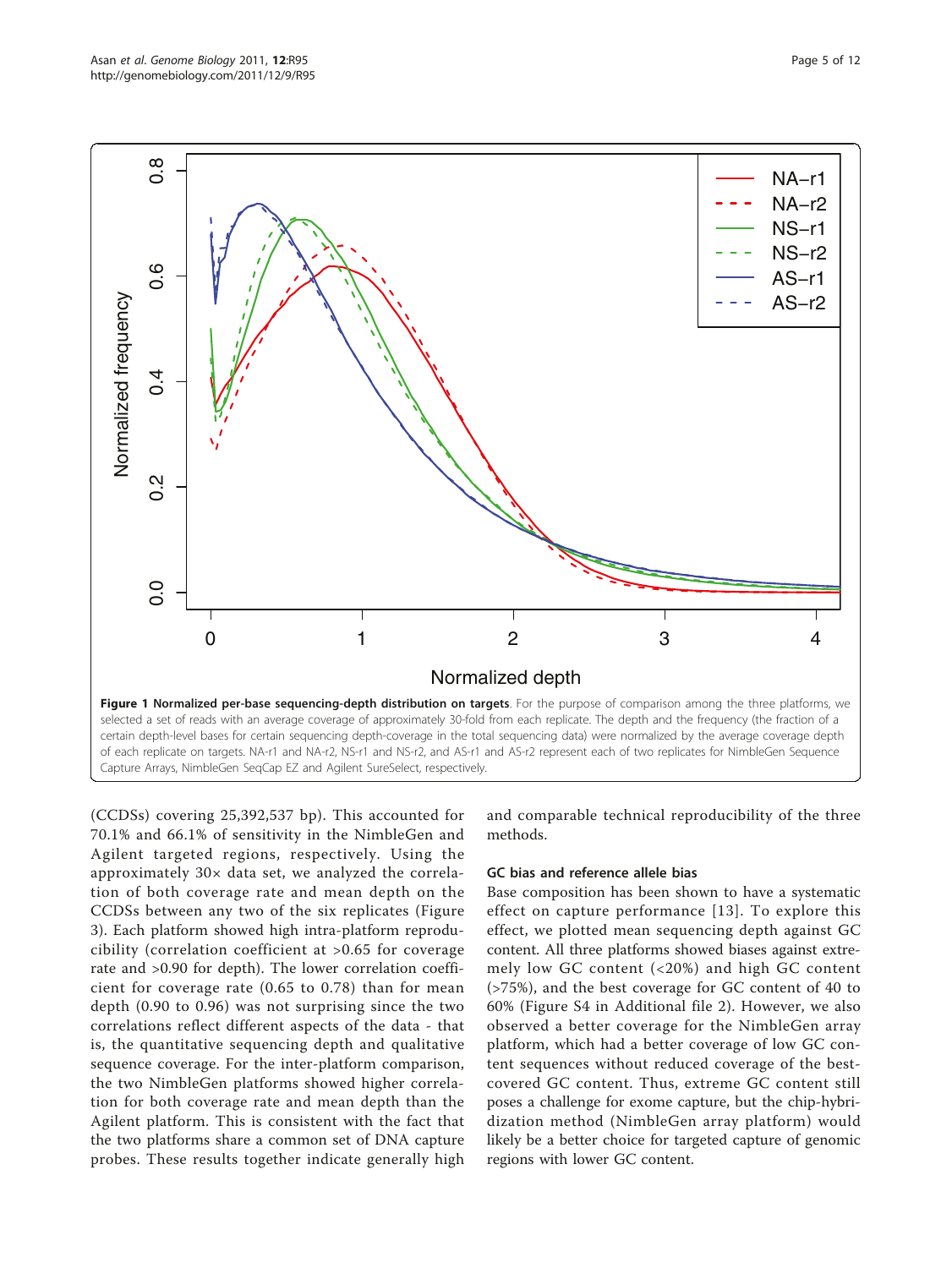<span id="page-5-0"></span>

The allelic status of the probe sequences could also influence allelic capture efficiency at heterozygous sites, especially in situations where there are a large number of novel alleles being interrogated by exome capture. This occurs because the probes match the reference sequence and might capture perfectly matching library fragments better. To explore the impact of allelic status on the different platforms, we compared the ratio of reference allele depth to total depth for heterozygous sites in each exome capture with that in YanHuang whole-genome shotgun sequencing (WGSS). All three platforms showed consistent and significant biases towards the reference allele in capture (Figure S5 in Additional file [2\)](#page-10-0), whereas WGSS did not have this bias. These results emphasize the need to account for the effect of reference allele bias in exome sequencing of tumors, in which acquired somatic mutations at any frequency may occur.

# Non-covered sequences

Even at 100-fold sequencing depth, a small proportion of the target region was still not covered by each platform. To gain insight into this issue, we analyzed the base composition of these missed sequences. In total, 97,654 to 190,318 sequences (0.29 to 0.56% of two targeted regions) were not covered at all by the combined full sets of data for each platform. Of these sequences, 19,803 (10 to 20% of the non-covered sequences) overlapped in all three platforms, and 71,257 (33% and 70% of the non-covered sequences) overlapped between the

two NimbleGen platforms. The GC content was >72% for Agilent, >80% for NimbleGen Array, >79% for NimbleGen EZ, and 76% for all shared sequences. Thus, at very high sequencing depth (approximately 100×), the non-covered sequences for all three platforms were biased towards extremely high GC content.

# SNP detection

Given that exome capture is used primarily to identify genetic variants, we compared the SNP detection power among the three platforms. To do so, we called SNPs in the targeted regions together with 200-bp flanking sequence at high quality genotype-assigned sites in each of the approximately 30× data sets, and annotated them using the combined gene set used in the target annotation. Each platform detected roughly 25,000 to 40,000 SNPs, of which the largest group was from intronic regions, followed by synonymous SNPs and then nonsynonymous SNPs, and finally by other categories (Table S4 in Additional file [1](#page-10-0)). The over-representation of intronic SNPs was more marked for the two Nimble-Gen platforms, where it provided over 10,000 more SNPs (35,000 to 40,000 in all) than the Agilent platform (25,000). Given the use of the same DNA and the similar proportion of intronic regions between the Nimble-Gen and Agilent platforms, this seems to be largely associated with the increased efficiency of capture by the NimbleGen platforms, especially in the flanking sequences. However, for synonymous and non-synonymous SNPs, which together represent the most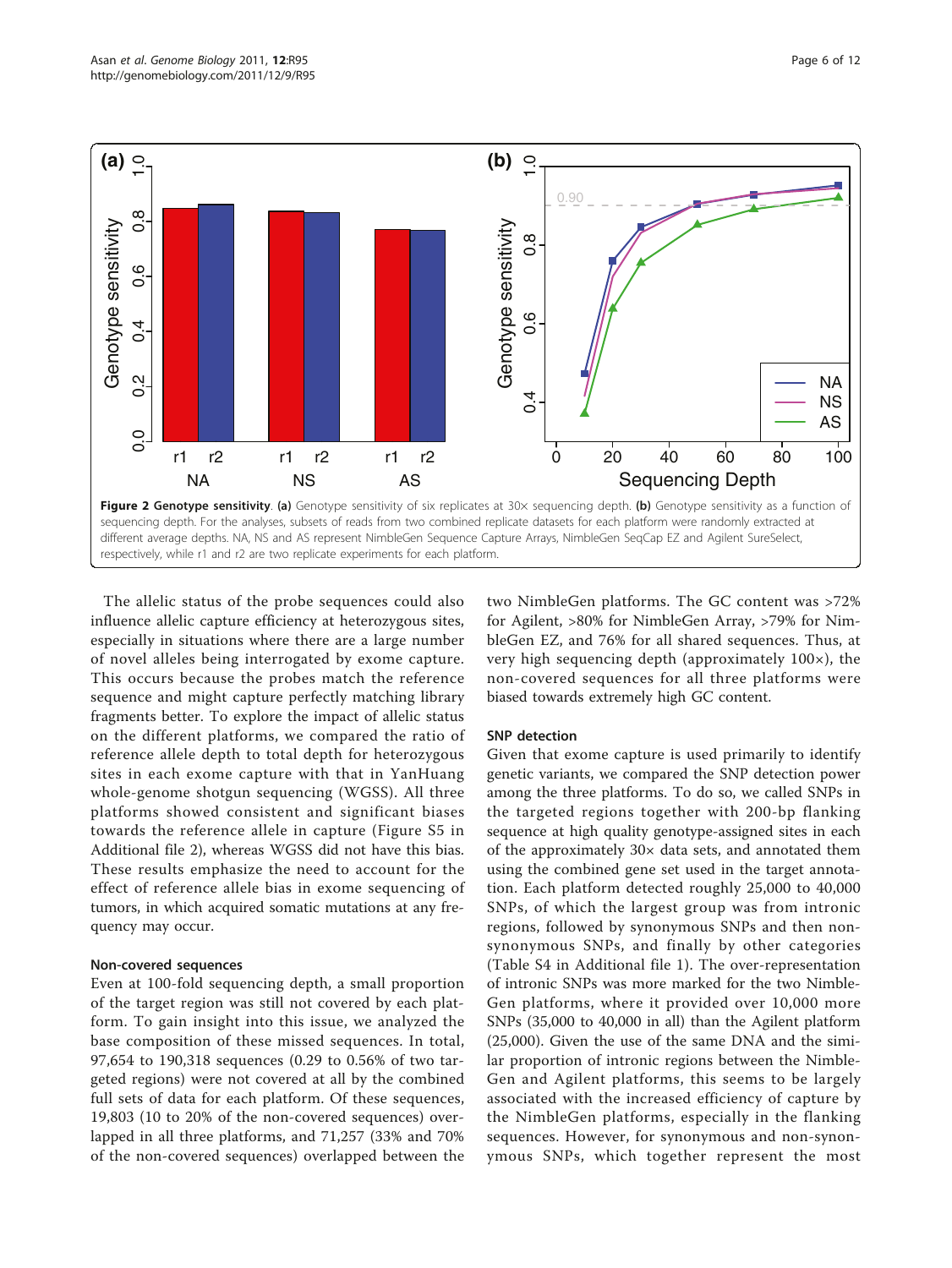<span id="page-6-0"></span>

functionally important groups, the Agilent and Nimble-Gen data showed substantial overlap and nearly similar levels of SNPs per gene to whole genome re-sequencing of the same individual. Thus, the three platforms could interrogate a similar high level of SNPs within proteincoding sequences in their targeted genes, which harbor changes that are most likely to have a functional impact.

# Accuracy of genotype and SNP calling

To assess their accuracy, we compared the genotypes and SNPs from each replicate  $(30 \times data)$  of the three platforms with those from Illumina 1 M beadchip genotyping and WGSS (about 36×) from the YanHuang project [[26](#page-11-0)]. For better data comparability, we also derived

genotypes for the WGSS using the same software and criteria as for the exome capture (see Materials and methods).

In comparison with the Illumina 1 M beadchip genotyping, which includes 1,040,000 successfully typed sites, each replicate showed approximately 39,000 to approximately 51,000 overlapping sites depending on the platform, and showed an overall genotype concordance of >99.81% for these sites (Table [3](#page-7-0)). In addition, each platform also achieved a similar high concordance rate with those variant sites found by chip genotyping, with >99.51% for all the SNP sites, and >99.56% for nonreference homozygous sites, and of particular note, even >99.48% for heterozygous sites, the genotypes of which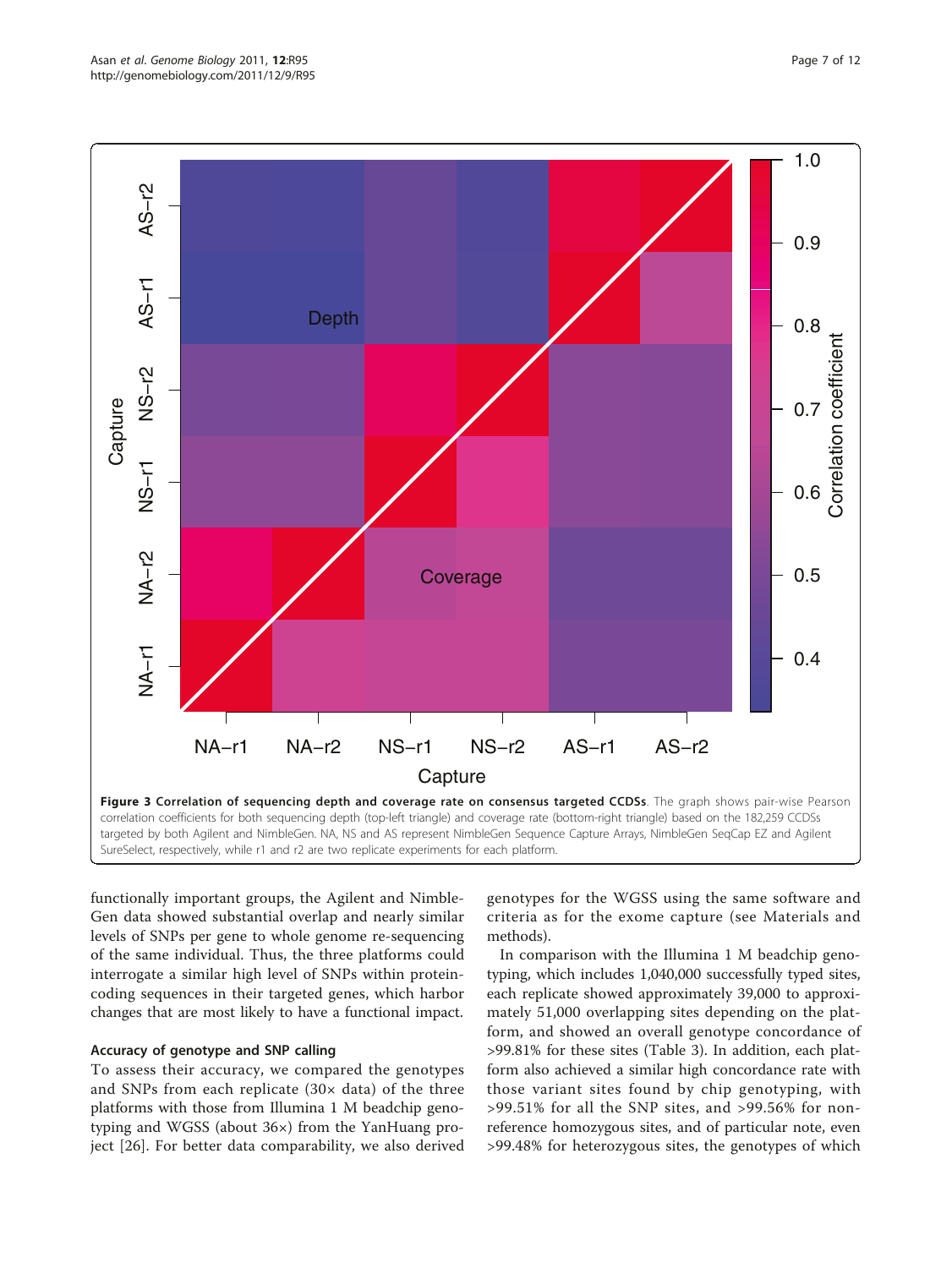<span id="page-7-0"></span>Table 3 Concordance of genotypes and SNPs

|                              | Concordance with 1 M bead genotyping data | Concordance with WGSS data       |                             |                        |                                       |                                  |                             |                  |                                  |                             |                                  |                                       |                           |                             |
|------------------------------|-------------------------------------------|----------------------------------|-----------------------------|------------------------|---------------------------------------|----------------------------------|-----------------------------|------------------|----------------------------------|-----------------------------|----------------------------------|---------------------------------------|---------------------------|-----------------------------|
| <b>Replicate<sup>a</sup></b> | All<br>genotypes                          | <b>SNPs</b><br>in 1<br>M<br>chip | SNPs in<br>exome<br>capture | Homs<br>in 1 M<br>chip | Homs<br><i>in</i><br>exome<br>capture | <b>Hets</b><br>in 1<br>M<br>chip | Hets in<br>exome<br>capture | All<br>genotypes | <b>SNPs</b><br><b>in</b><br>WGSS | SNPs in<br>exome<br>capture | <b>Homs</b><br>in<br><b>WGSS</b> | <b>Homs</b><br>in<br>exome<br>capture | <b>Hets</b><br>in<br>WGSS | Hets in<br>exome<br>capture |
| $NA-r1$                      | 99.846                                    | 99.641                           | 99.826                      | 99.649                 | 99.987                                | 99.633                           | 99.687                      | 99.999           | 99.216                           | 98.636                      | 99.951                           | 99.868                                | 98.683                    | 97.750                      |
| $NA-r2$                      | 99.854                                    | 99.670                           | 99.835                      | 99.708                 | 99.975                                | 99.637                           | 99.714                      | 99.999           | 99.264                           | 98.616                      | 99.943                           | 99.850                                | 98.768                    | 97.724                      |
| NS-r1                        | 99.854                                    | 99679                            | 99.819                      | 99.682                 | 99.951                                | 99.676                           | 99.707                      | 99.998           | 99.211                           | 98.396                      | 99.974                           | 99.747                                | 98.657                    | 97.426                      |
| $NS-r2$                      | 99.849                                    | 99.660                           | 99.841                      | 99.684                 | 99.987                                | 99.640                           | 99.716                      | 99.999           | 99.197                           | 98.706                      | 99.979                           | 99.752                                | 98.629                    | 97.949                      |
| $AS-r1$                      | 99.816                                    | 99.526                           | 99.823                      | 99.571                 | 99.948                                | 99.486                           | 99.712                      | 99.998           | 98.783                           | 98.021                      | 99.917                           | 99.824                                | 97.945                    | 96.703                      |
| $AS-r2$                      | 99.815                                    | 99.514                           | 99.805                      | 99.556                 | 99.880                                | 99.477                           | 99.738                      | 99.998           | 98.762                           | 97.972                      | 99.927                           | 99.771                                | 97.893                    | 96.645                      |

For each replicate, the 30-fold data set used for Table 2 analyses was also used for the analyses. <sup>a</sup>AS, Agilent solution; NA, NimbleGen array; NS, NimbleGen solution; r1 and r2 are two replicate experiments for each platform. Hets, heterozygotes; Homs, homozygotes.

are more difficult to assign than homozygous sites (Table 3). Relatively, the concordance of chip genotyping to the variant sites in each exome capture was also high, with >99.81% for all the SNP sites, and >99.88% for non-reference homozygous sites, and >99.71% for heterozygous sites (Table 3). These comparisons give a maximum estimate of both the false negative rate and false positive rate of <0.52% for the three exome captures.

In contrast, the two NimbleGen and Agilent datasets overlapped at 48,000,000 sites (with 83.8% sensitivity in targets) and 34,500,000 sites (with 76.2% sensitivity in targets) with WGSS genotypes, respectively. The substantially higher overlap of NimbleGen was attributed to its greater intronic content. This time, each exome capture platform showed a concordance of >99.999% for all overlapping sites, but >99.20% for all SNP sites, >99.92% for the homozygous non-reference sites and >97.90% for the heterozygous sites found in WGSS (Table 3). In comparison, the relative concordance of WGSS to the variant sites called in each exome capture was >97.97% for all SNP sites, >99.75% for the homozygous nonreference sites, and in particular was reduced to >96.65% for the heterozygous sites (Table 3), which is still acceptable. Note that for the heterozygous sites, compared to NimbleGen, Agilent showed approximately 1% reduction in concordance. In these analyses, cell-line DNA (approximately 40 generations) derived from lymphoblasts was sequenced using a read length of 90 bp, while for WGSS reads of 36 bp in length were generated from whole blood DNA. Thus, cell-line mutations, and errors due to increased sequencing length (errors accumulate with sequencing length) in the study may account for part of the decrease in concordance. Based on these results, the general false positive and false negative rate of each exome capture platform for SNP detection was <3.4% and <1.0%, respectively.

Taken together, these results indicate that although slight differences could be observed, accuracy was both high and comparable among the three platforms.

#### Detection of medically interesting rare mutations

To further explore the power of the three exome capture platforms at identifying disease-causing rare mutations, we modeled the performance of each with the SNP set present in HGMD (Professional 2009.2) but absent from the 1000 Genomes Project database (BGI in-house data) (Table [4](#page-8-0)). Of the 39,906 mutations representing 1,931 diseases genes, both Agilent and Nimble-Gen targeted >95.8% sites, and showed >93.4% sites with at least  $1 \times$  coverage and genotype sensitivity of >79% sites (>10× coverage and >Q30) at 30× sequencing depth. But in comparison, Agilent targeted more sites (98.5% compared to 95.8%), and correspondingly showed approximately 1.5% more covered sites  $(>1)$ coverage; 95.1% compared to 93.4%) than NimbleGen. In contrast, NimbleGen (the best performance was with NimbleGen Array Capture) showed 1.4% more genotype sensitivity (80.4% compared to 79%), and 3.6% less low quality coverage sites or uncovered sites (15.2% compared to 18.8%) than Agilent. The number of known potentially disease-causing SNPs detected ranged from 14 to 19 (Table 3). These observations are consistent with the larger targeted gene set of Agilent, and the higher capture efficiency of NimbleGen. Thus, the analyses demonstrated the very high power of the three exome capture platforms for identifying medically interesting rare mutations.

#### Performance on common targeted regions

Hitherto, most of the comparisons have been based directly on the current versions of the three platforms, which may not reflect only the intrinsic differences in performance among the three methods, but also the differences in content. To address this issue, we compared key performance parameters on the approximately 30 Mb of targeted regions in common (83.3 Mb with flanking sequences; Table S1 in Additional file [1\)](#page-10-0). For specificity, we found that each replicate of the three platforms showed a somewhat reduced unique mapping rate of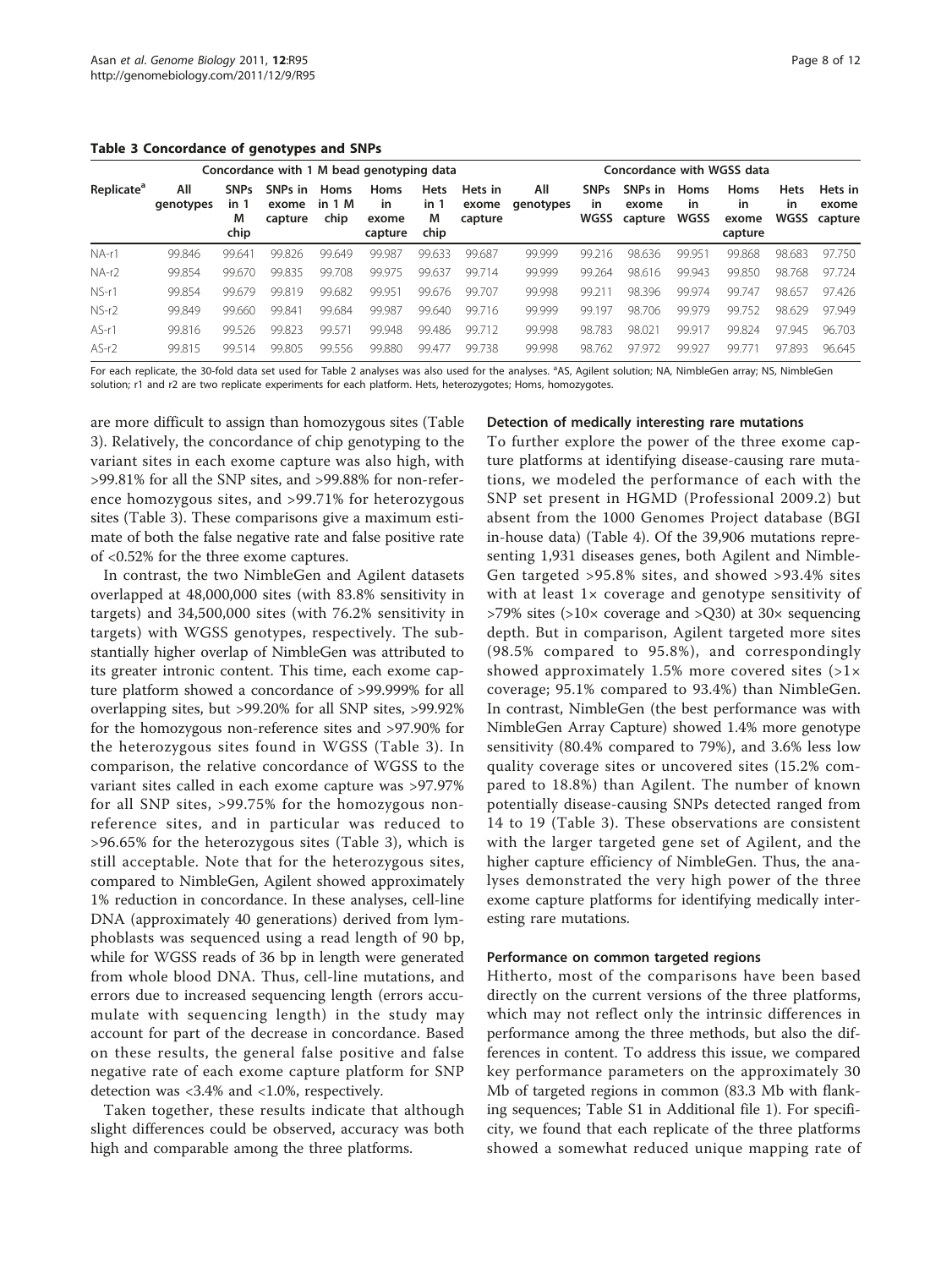|                                      | NA-r1  | NA-r2  | NS-r1  | $NS-r2$ | $AS-r1$ | $AS-r2$ |
|--------------------------------------|--------|--------|--------|---------|---------|---------|
| High quality genotype assigned sites | 32.139 | 32.674 | 31.750 | 31.923  | 31.685  | 31,353  |
| Reference genotypes                  | 32.124 | 32.658 | 31.732 | 31.909  | 31.666  | 31,335  |
| <b>SNPs</b>                          | 15     | 16     | 18     | 14      | 19      | 18      |
| Low quality genotype assigned sites  | 6.064  | 5.529  | 6.453  | 6.280   | 7,349   | 7,681   |
| Uncovered                            | 1.703  | .703   | .703   | 1.703   | 872     | 872     |

<span id="page-8-0"></span>Table 4 Power for identifying disease-causing rare mutations

For each replicate, the 30-fold data set used for Tables 2 and 3 analyses was also used for this analysis. AS, Agilent solution; NA, NimbleGen array; NS, NimbleGen solution; r1 and r2 are two replicate experiments for each platform.

>44% filtered reads to the common targeted regions, and that the two NimbleGen platforms achieved, on average, a 12% higher unique mapping rate than the Agilent platform when including the 200-bp flanking sequences in the analyses (Table S5 Additional file [1](#page-10-0)). This result is consistent with the initial analyses above.

For uniformity and sensitivity, we also found that each platform showed very similar performance to that above, and that the two NimbleGen platforms performed better than the Agilent one (Table S5 in Additional file [1\)](#page-10-0). For example, at a sequencing depth of 30×, NimbleGen had, on average, approximately 6% higher genotype sensitivity than Agilent (85% compared to 79%). For SNP detection, the detection level of each SNP category in each platform, including the greater detection of intronic SNPs (and thus the total SNP number) by the NimbleGen platforms (>13,000 more SNPs than Agilent, >35,000 compared to approximately 22,000), was also similar to the analyses above (Table S4 in Additional file [1\)](#page-10-0); but in comparison, despite general inter-comparability, the two NimbleGen platforms detected approximately 400 more coding SNPs (12,400 compared to 12,000) in the common targeted regions while the Agilent platform detected approximately 900 more coding SNPs elsewhere (13,500 compared to 12,600) (Table S4 in Additional file [1](#page-10-0)). This difference could be explained by the fact that NimbleGen had a better capture efficiency while Agilent targeted an approximately 4-Mb larger region and correspondingly 1,000 more genes.

Finally, for the accuracy of SNP detection and genotypes, we also observed similar false positive and false negative rates for each platform at 30× coverage (Table S6 in Additional file [1\)](#page-10-0) to that in whole dataset in comparison with the data from array genotyping and WGSS. Thus, we conclude that each platform was highly consistent in performance in the common targeted region analyses here compared with the analyses of the entire content above, which is not surprising given the high overlap (Agilent, 30 Mb/34.1 Mb  $\approx$  80%; NimbleGen, 30 Mb/40 Mb  $\approx$  88%).

# Discussion

In this study, we present a comprehensive comparison of three widely adopted human whole-exome capture

platforms from two manufacturers. Since the three platforms, in principle, represent the three classes of exome capture technologies currently available, data on their performances likely also reflect the intrinsic power and limitations of exome capture as a technology.

For the current versions of the three platforms, the number of targeted genes and their CD coverage rate are important considerations for human genetic studies. Although most well-annotated human genes (>76%) were targeted by all three platforms, Agilent sought to target a larger set of genes (approximately 1,000 more protein-coding genes and approximately 100 more microRNA genes) and thus provided a better coverage of protein-coding sequences. In contrast, NimbleGen emphasized a more important role for flanking regions in capture probe design, and, in practice, had a greater number of genes with a high rate of CD coverage (Figure S6 in Additional file [2](#page-10-0)) due to better capture efficiency.

Exome capture efficiency is another important factor for comparison of capture platforms. In our hands, we observed that the two NimbleGen platforms showed better capture efficiency than the Agilent platform. Specifically, the two NimbleGen platforms showed approximately 10% higher capture specificity with the expanded targeted regions (66.6% compared to 58.3%), better uniformity of coverage, and 3 to 7% more sensitivity in genotype assignment (83 to 95% compared to 76 to 92% over the range 30× to 100× coverage of targeted regions). Thus, a lower sequencing depth was required for NimbleGen platforms for a given genotype sensitivity on targeted regions, which can impact experimental cost.

The ability to identify SNPs in protein-coding sequences, especially those medically interesting rare mutations, which ultimately measures the power of exome sequencing, was another important consideration. Despite general inter-comparability (12,500 to 13,500 SNPs), we found that, at the same sequencing depth (30×), NimbleGen detected a more complete set of SNPs (approximately 400 more SNPs) than Agilent for the common targeted coding sequences due to better exome capture efficiency, but the Agilent platform could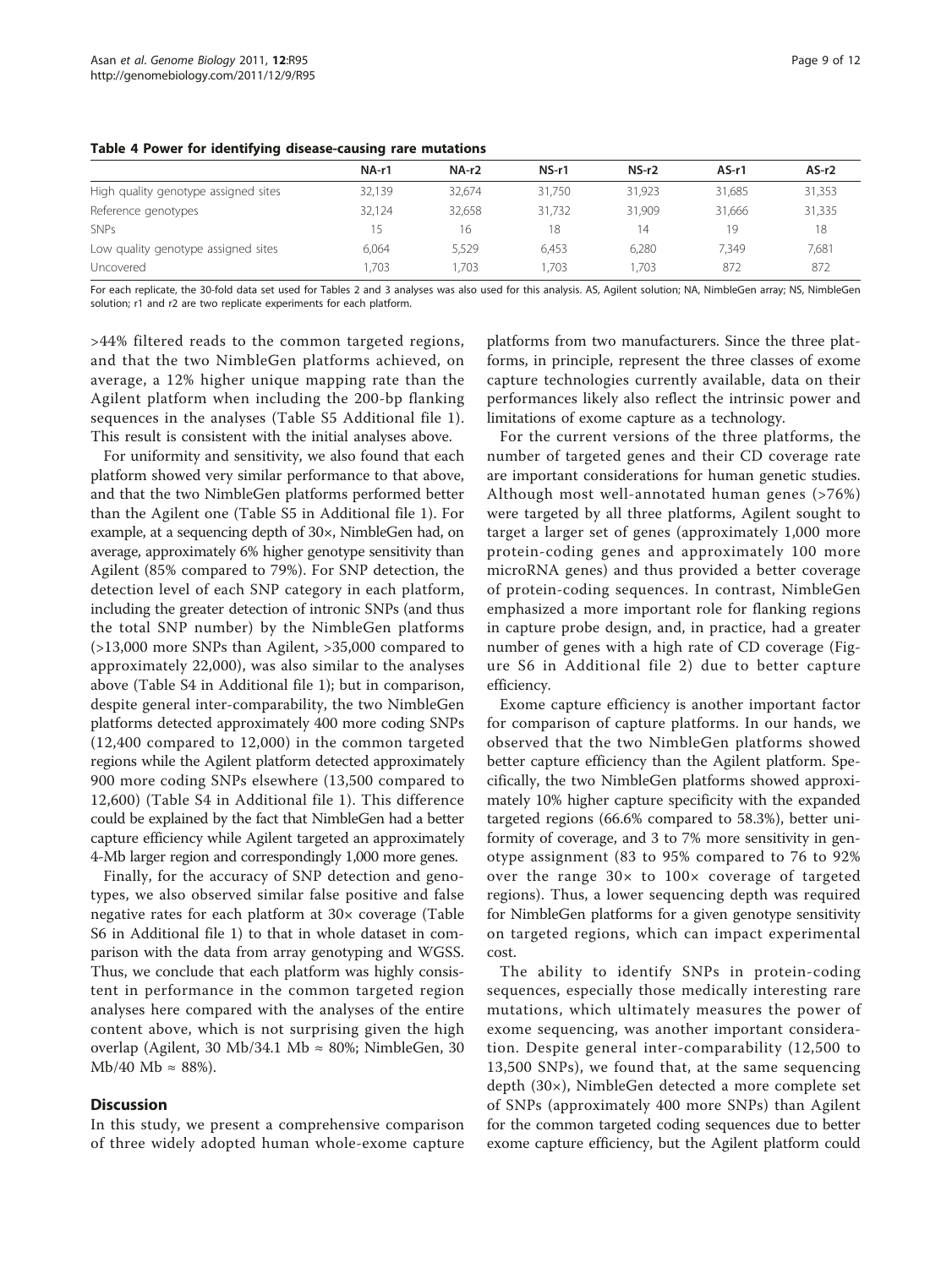detect more SNPs (approximately 900 SNPs) in total number due to its larger number of targeted genes. Similarly, for identifying medically interesting rare mutations, we found in model analyses that all three platforms not only showed similar high power at 30× sequencing depth in interrogating known HGMD mutations filtered to remove 1000 Genomes Project variants present in the general population, but the small differences reflected the general features of each platform (Agilent could target 1.8% more, and cover 1.5% more mutation sites, but NimbleGen showed 1.4% more mutations with high quality genotype assignment).

Input DNA amount, the convenience of conducting experiments and the cost of reagents will also be important considerations. Especially, the amount of DNA required for each method itself will impact cost as well as the ease of carrying out experiments, and is a major consideration for precious biological samples with limited availability. In these senses, the two solution hybrid platforms, Agilent and NimbleGen EZ, showed great advantages over the chip hybridization platform. These two solution-based platforms require smaller amounts of input DNA (approximately 3 μg) and no specialized equipment. In addition, reagent costs for these two platforms are lower when more than ten samples are being studied, and could possibly be further reduced with the introduction of sample pooling prior to the capture possess.

For performance aspects, such as the accuracy of SNP detection, GC bias and reference allele bias, and reproducibility, we did not observe great differences among the three platforms.

Taken together, our results here demonstrate that although the three platforms showed general comparability of performance, the two solution hybrid platforms would be the leading choice for most studies, especially those using large numbers of samples. In comparing these two, the Agilent platform showed a larger set of targets, targeting a more comprehensive set of human protein-coding genes and providing more complete coverage of their CDs, while the NimbleGen platform had better capture efficiency and could provide a higher proportion of CDs with high quality genotype assignments (thus higher completeness of SNP detection), and required lower sequence coverage because of its greater evenness. Thus, a choice between the two platforms is surprisingly difficult: both are highly effective and the number of targeted genes, their CD coverage, genotype sensitivity and sequencing amount/cost required must be balanced. The larger number of genes targeted by Agilent provides an overall advantage in the versions used here, but it is important to point out that both NimbleGen and Agilent are making great progress in target design. For example, in the latest (July 2011)

versions, both target sets have been expanded (Nimble-Gen EZv.20 to 44 Mb, Agilent to 50 Mb), and currently cover more than 90% of annotated human genes (Table S7 in Additional file [1\)](#page-10-0).

#### Conclusions

We demonstrate here a systematic evaluation of the performance of the current versions of three human wholeexome capture platforms. The data reported here will make it easier for researchers to more carefully assess the type of exome capture technology that will work best for their experimental goals and costs, and allow them to improve their own experimental design to take advantage or reduce the limitations of the available platform types.

#### Materials and methods

#### Genomic DNA and kit preparation

Genomic DNA was extracted from a lymphoblastoid cell line of YanHuang [[26](#page-11-0)] using proteinase K and phenol/ chloroform [\[27\]](#page-11-0) and further subjected to RNase treatment. DNA sample quality and quantity were initially characterized by gel electrophoresis and nano-drop measurement, and further quantified using the Quant-iT dsDNA HS Assay kit (0.2 to 100 ng; Invitrogen, Q32854, Carlsbad, CA, USA). NimbleGen Sequence Capture Array (Human Exome 2.1 M Array) and SeqCap EZ (v1.0) kits, and Agilent SureSelect kits (Human All Exon Kits) were purchased from their respective manufacturer.

#### Exome capture library preparation

Prior to library construction, we optimized the manufacturers' standard protocols for our sequencing pipeline. Major parameters for optimization included input DNA quantity, fragmentation size, number of PCR cycles and indexing system. As a result, we adopted the following protocol.

Input DNA quantities of 10 μg, 3 μg and 3 μg were used for NimbleGen Sequence Capture Array, Nimble-Gen SeqCap EZ and Agilent SureSelect library preparation, respectively. The DNAs were fragmented to 200 to 250 bp in size, followed by end-repair, A-tailing and BGI paired-end index adapter ligation, following the Illumina DNA library preparation protocol described elsewhere [[28\]](#page-11-0). Four cycles of pre-capture amplification were then conducted with Platinum Pfx DNA polymerase (Invitrogen) under the PCR conditions: 2 minutes at 94°C; four cycles of 10 s at 94°C, 30 s at 62°C, and 30 s at 72°C; then 300 s at 72°C. PCR products were further analyzed using a Bioanalyzer (Agilent, Santa Clara, CA, USA), and quantified by Qubit BR measurement (Invitrogen) before performing exome capture.

Exome capture was performed with the PCR products following each of the three manufacturers' standard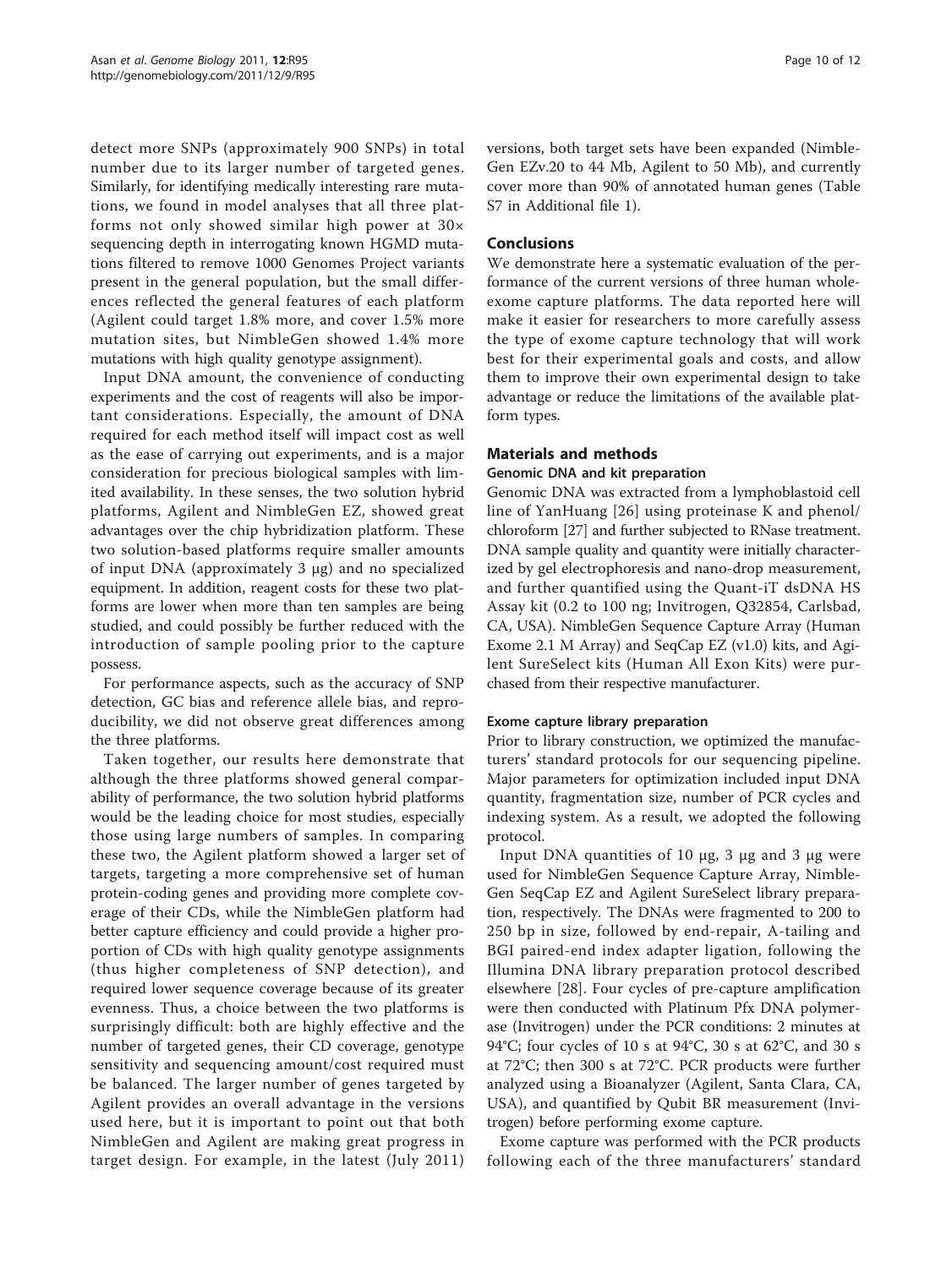<span id="page-10-0"></span>protocols. Then, ten cycles of post-capture amplification were conducted using Platinum Pfx DNA polymerase (Invitrogen) under slightly modified PCR conditions compared to pre-capture amplification (2 minutes at 94° C; 10 cycles of 10 s at 94°C, 30 s at 58°C, and 30 s at 72°C; then 300 s at 72°C). Final libraries were validated by Bioanalyzer analysis (Agilent) and quantitative PCR, in preparation for massively parallel sequencing.

#### Sequencing and pre-mapping data process

Sequencing of each library was done on an Illumina HiSeq2000 as paired-end 90-bp reads (PE90) after indexing individual libraries and pooling them in pairs. Each library was initially sequenced to a depth providing an approximately 30-fold mapped coverage on targeted regions, and then one of the two replicates was further chosen from each of the three platforms to sequence to >60-fold coverage on targeted regions. Raw image files were processed by the Illumina pipeline (version 1.3.4) for base calling and to generate a raw read set. Adapter contamination and reads of low quality (more than four 'N' nucleotides) were identified and removed before mapping.

#### Mapping, genotype and SNP calling

SOAP (v2.21) [\[29\]](#page-11-0) was used to align the reads to the NCBI human genome reference assembly (build 36.3) with parameters set to '-a -b -D -o -u -t -l 35 -n 4 -r 1 -2 -v 2 -s 40'. These settings provided the best mapping rate by giving highest priority to paired-end and then lower priority to unpaired single-end matches. SOAPsnp [[30](#page-11-0)] (v1.03) was used to call consensus genotypes with the parameters '-i -d -o -r 0.00005 -e 0.0001 -t -s -2 -u -M -L -T', where '-T' used the targeted and flanking regions. As our sample is from a male, we added the parameter '-m' for the sex chromosomes. Then SNPs were extracted from the consensus genotype file, and those with sequencing depth <10, quality <30, copy number of a nearby region >2, or other SNPs within 5 bp were filtered out to get high-confidence calls.

#### Data accessibility

All data described here are being deposited to the NCBI Sequence Read Archive [SRA:035389].

### Additional material

[Additional file 1: S](http://www.biomedcentral.com/content/supplementary/gb-2011-12-9-r95-S1.PDF)upplementary Tables 1 to 7. [Additional file 2: S](http://www.biomedcentral.com/content/supplementary/gb-2011-12-9-r95-S2.PDF)upplementary Figures 1 to 5.

#### Abbreviations

bp: base pair; CCDS: consensus coding sequences; CD: coding sequence; Gb: billion base pairs; HGMD: Human Gene Mutation Database; Mb: million base

pairs; PE90: paired-end 90-bp read; SNP: single nucleotide polymorphism; WGSS: whole-genome shotgun sequencing.

#### Acknowledgements

We would like to acknowledge Scott Edmunds and Laurie Goodman for help with manuscript preparation; BGI-Shenzhen targeted enrichment team and BGI-Shenzhen genome sequencing platforms for assistance with exome capture, sequencing and data processing. This work was supported in part by grants from the National High Technology Research and Development Program of China (863 Program, 2006AA02A302 to HM-Y, 2009AA022707 to XQ-Z), and National Natural Science Foundation of China (30811130531 to HM-Y). Chris Tyler-Smith and Yali Xue were supported by The Wellcome Trust.

#### Author details

<sup>1</sup>Beijing Genomics Institute at Shenzhen, 11F, Bei Shan Industrial Zone, Yantian District, Shenzhen 518083, China. <sup>2</sup>Beijing Institute of Genomics, Chinese Academy of Sciences, No.7 Beitucheng West Road, Chaoyang District, Beijing 100029, China. <sup>3</sup>Graduate University of Chinese Academy Sciences, 19A Yuquanlu, Beijing 100049, China. <sup>4</sup>The Wellcome Trust Sanger Institute, Wellcome Trust Genome Campus, Hinxton, Cambridge CB10 1SA, UK.

#### Authors' contributions

XZ and HY designed the study. YuX, JiaW and TJ analyzed all data. JiW, JuW, MW, XL, GT and HJ developed the optimized exome capture protocols, and conducted library preparation and sequencing. A designed the study, coordinated all work and wrote the manuscript. CTS designed the study and revised the manuscript. YaX revised the manuscript. All authors read and approved the final manuscript.

#### Competing interests

The authors declare that they have no competing interests.

#### Received: 23 May 2011 Revised: 20 July 2011 Accepted: 28 September 2011 Published: 28 September 2011

#### References

- 1. Lander ES, Linton LM, Birren B, Nusbaum C, Zody MC, Baldwin J, Devon K, Dewar K, Doyle M, FitzHugh W, Funke R, Gage D, Harris K, Heaford A, Howland J, Kann L, Lehoczky J, LeVine R, McEwan P, McKernan K, Meldrim J, Mesirov JP, Miranda C, Morris W, Naylor J, Raymond C, Rosetti M, Santos R, Sheridan A, Sougnez C, et al: [Initial sequencing and analysis of](http://www.ncbi.nlm.nih.gov/pubmed/11237011?dopt=Abstract) [the human genome.](http://www.ncbi.nlm.nih.gov/pubmed/11237011?dopt=Abstract) Nature 2001, 409:860-921.
- 2. Venter JC, Adams MD, Myers EW, Li PW, Mural RJ, Sutton GG, Smith HO, Yandell M, Evans CA, Holt RA, Gocayne JD, Amanatides P, Ballew RM, Huson DH, Wortman JR, Zhang Q, Kodira CD, Zheng XH, Chen L, Skupski M, Subramanian G, Thomas PD, Zhang J, Gabor Miklos GL, Nelson C, Broder S, Clark AG, Nadeau J, McKusick VA, Zinder N, et al: [The sequence of the](http://www.ncbi.nlm.nih.gov/pubmed/11181995?dopt=Abstract) [human genome.](http://www.ncbi.nlm.nih.gov/pubmed/11181995?dopt=Abstract) Science 2001, 291:1304-1351.
- 3. Antonarakis SE, Beckmann JS: [Mendelian disorders deserve more](http://www.ncbi.nlm.nih.gov/pubmed/16534515?dopt=Abstract) [attention.](http://www.ncbi.nlm.nih.gov/pubmed/16534515?dopt=Abstract) Nat Rev Genet 2006, 7:277-282.
- 4. Manolio TA, Collins FS, Cox NJ, Goldstein DB, Hindorff LA, Hunter DJ, McCarthy MI, Ramos EM, Cardon LR, Chakravarti A, Cho JH, Guttmacher AE, Kong A, Kruglyak L, Mardis E, Rotimi CN, Slatkin M, Valle D, Whittemore AS, Boehnke M, Clark AG, Eichler EE, Gibson G, Haines JL, Mackay TF, McCarroll SA, Visscher PM: [Finding the missing heritability of complex](http://www.ncbi.nlm.nih.gov/pubmed/19812666?dopt=Abstract) [diseases.](http://www.ncbi.nlm.nih.gov/pubmed/19812666?dopt=Abstract) Nature 2009, 461:747-753.
- 5. Altshuler D, Daly MJ, Lander ES: [Genetic mapping in human disease.](http://www.ncbi.nlm.nih.gov/pubmed/18988837?dopt=Abstract) Science 2008, 322:881-888.
- 6. Stratton MR, Campbell PJ, Futreal PA: [The cancer genome.](http://www.ncbi.nlm.nih.gov/pubmed/19360079?dopt=Abstract) Nature 2009, 458:719-724.
- 7. Margulies M, Egholm M, Altman WE, Attiya S, Bader JS, Bemben LA, Berka J, Braverman MS, Chen YJ, Chen Z, Dewell SB, Du L, Fierro JM, Gomes XV, Godwin BC, He W, Helgesen S, Ho CH, Irzyk GP, Jando SC, Alenquer ML, Jarvie TP, Jirage KB, Kim JB, Knight JR, Lanza JR, Leamon JH, Lefkowitz SM, Lei M, Li J, et al: [Genome sequencing in microfabricated high-density](http://www.ncbi.nlm.nih.gov/pubmed/16056220?dopt=Abstract) [picolitre reactors.](http://www.ncbi.nlm.nih.gov/pubmed/16056220?dopt=Abstract) Nature 2005, 437:376-380.
- 8. Bentley DR, Balasubramanian S, Swerdlow HP, Smith GP, Milton J, Brown CG, Hall KP, Evers DJ, Barnes CL, Bignell HR, Boutell JM, Bryant J, Carter RJ, Keira Cheetham R, Cox AJ, Ellis DJ, Flatbush MR, Gormley NA,